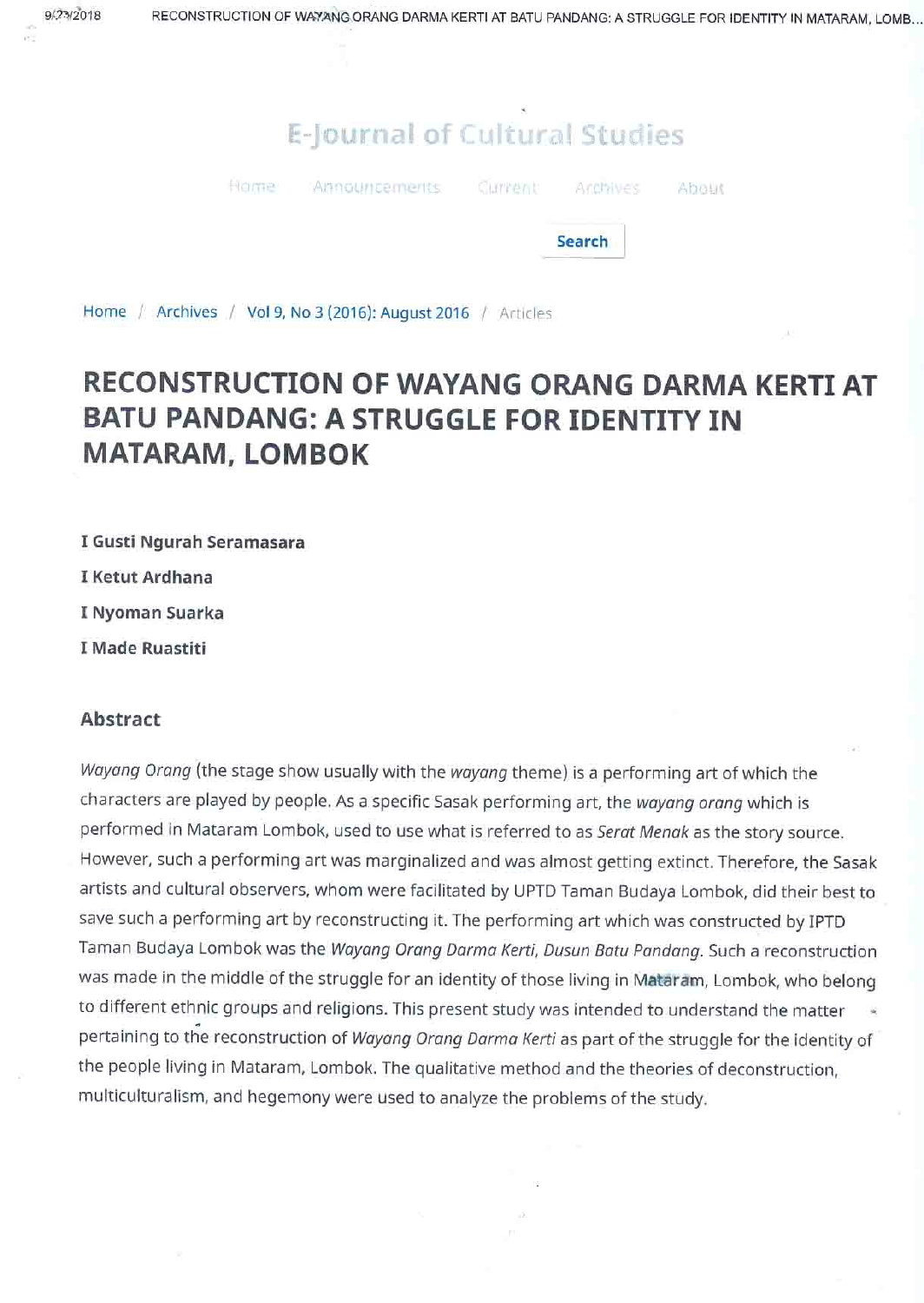9/23/2018

RECONSTRUCTION OF WAYANG ORANG DARMA KERTI AT BATU PANDANG: A STRUGGLE FOR IDENTITY IN MATARAM, LOMB...

The result of the study showed that 1) there was a desire to preserve Wayang Orang as a local identity, meaning that the desire to reconstruct it was inspired by the Islamic religious value and the Wetu Telu Islamic value; 2) it was reconstructed through several stages; they are observation, inventory, and classification; finally, it was decided to reconstruct Wayang Orang performed at Dusun Batu Pandang, East Lombok in which the puppeteers and dancers from Mataram, West Lombok, were involved; the puppeteers were gathered, the themes were composed, the performance was practiced, and the Wayang Orang was performed; 3) the implication of the reconstruction of the Wayang Orang was that the Sasak ethnic group had an art identity, and religion and culture adapted to each other as the implementation of what is referred to as adatluwirgama, and the local people's prosperity became better.

### **A** Untitled

Published 2016-08-01

### How to Cite

SERAMASARA, I Gusti Ngurah et al. RECONSTRUCTION OF WAYANG ORANG DARMA KERTI AT BATU PANDANG: A STRUGGLE FOR IDENTITY IN MATARAM, LOMBOK. E-Journal of Cultural Studies, [S.l.], p. 1-10, aug. 2016. ISSN 2338-2449. Available at: <https://ojs.unud.ac.id/index.php/ecs/article/view/25282>. Date accessed: 23 sep. 2018.

**Citation Formats ABNT APA** 

## **BibTeX**

### **CBE**

EndNote - EndNote format (Macintosh & Windows) **MLA** 

ProCite - RIS format (Macintosh & Windows)

### **RefWorks**

Reference Manager - RIS format (Windows only) Turabian

Issue Vol 9, No 3 (2016): August 2016

Section Articles

Keywords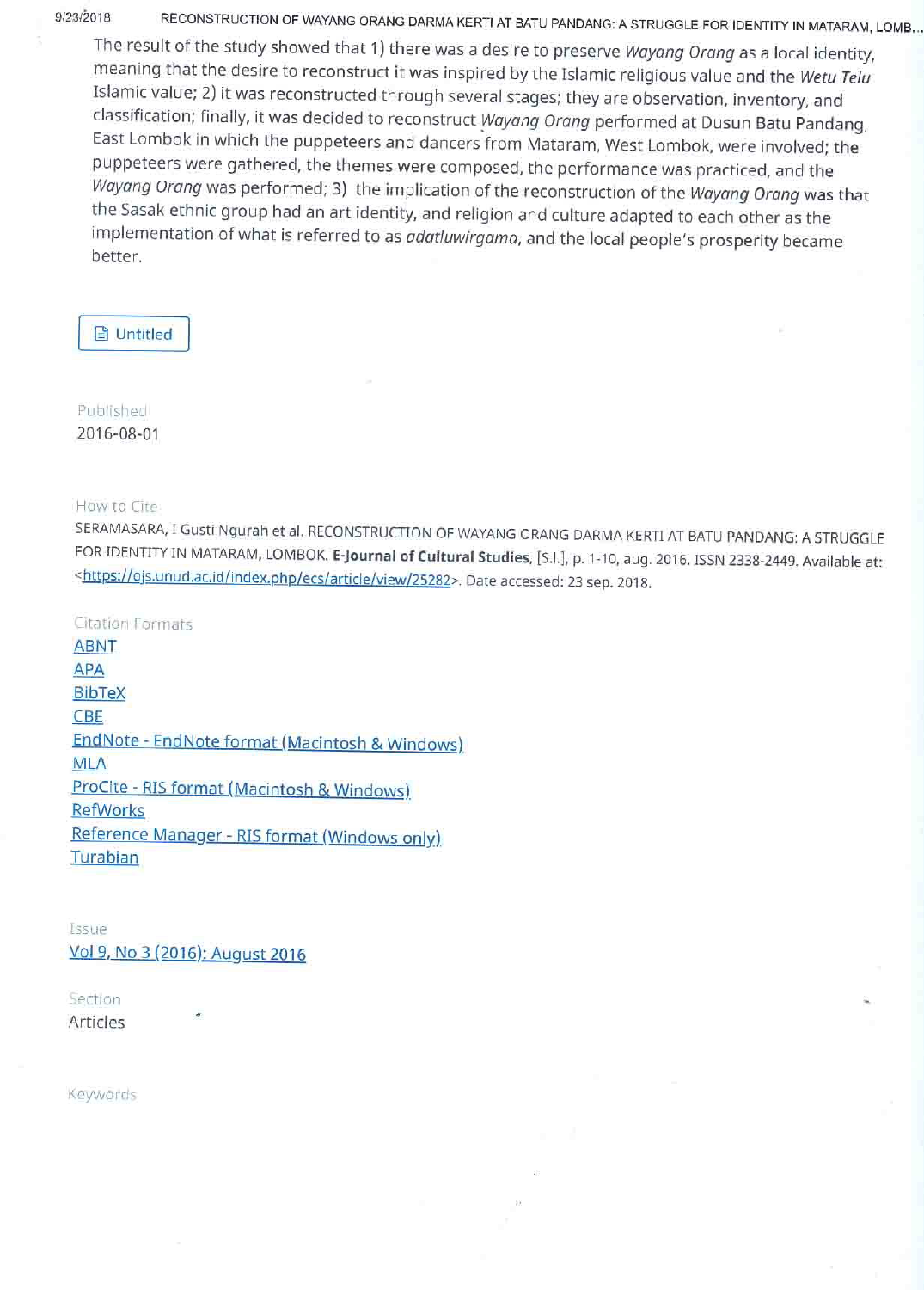9/23/2018

RECONSTRUCTION OF WAYANG ORANG DARMA KERTI AT BATU PANDANG: A STRUGGLE FOR IDENTITY IN MATARAM, LOMB... Reconstruction, Wayang Orang



This work is licensed under a Creative Commons Attribution 4.0 International License

powered by OJS | Open Journal Systems PKP | PUBLIC KNOWLEDGE PROJECT

ø,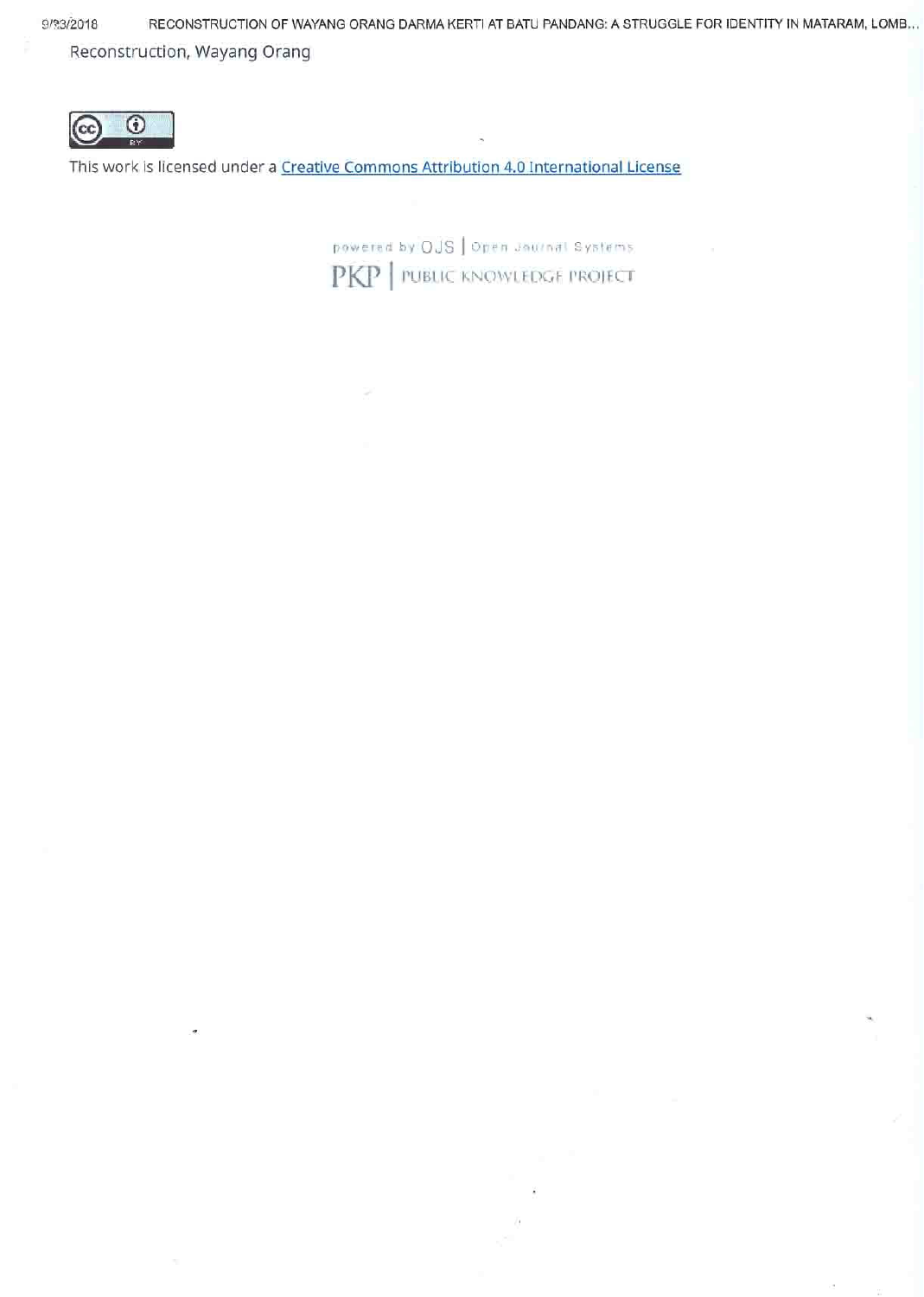#### **RECONSTRUCTION OF** *WAYANG ORANG* **DARMA KERTI AT BATU PANDANG: A STRUGGLE FOR IDENTITY IN MATARAM, LOMBOK|**

**I Gusti Ngurah Seramasara I Ketut Ardhana I Nyoman Suarka I Made Ruastiti**

Theatric Study Program Faculty of Performing Art Institute of the Arts Denpasar e-mail: aseramasara@email:com

#### **ABSTRACT**

*Wayang Orang* (the stage show usually with the *wayang* theme) is a performing art of which the characters are played by people. As a specific Sasak performing art, the *wayang orang* which is performed in Mataram Lombok, used to use what is referred to as *Serat Menak* as the story source. However, such a performing art was marginalized and was almost getting extinct. Therefore, the Sasak artists and cultural observers, whom were facilitated by UPTD Taman Budaya Lombok, did their best to save such a performing art by reconstructing it. The performing art which was constructed by IPTD Taman Budaya Lombok was the *Wayang Orang Darma Kerti*, *Dusun Batu Pandang*. Such a reconstruction was made in the middle of the struggle for an identity of those living in Mataram, Lombok, who belong to different ethnic groups and religions. This present study was intended to understand the matter pertaining to the reconstruction of *Wayang Orang Darma Kerti* as part of the struggle for the identity of the people living in Mataram, Lombok. The qualitative method and the theories of deconstruction, multiculturalism, and hegemony were used to analyze the problems of the study.

The result of the study showed that 1) there was a desire to preserve *Wayang Orang* as a local identity, meaning that the desire to reconstruct it was inspired by the Islamic religious value and the *Wetu Telu* Islamic value; 2) it was reconstructed through several stages; they are observation, inventory, and classification; finally, it was decided to reconstruct *Wayang Orang* performed at Dusun Batu Pandang, East Lombok in which the puppeteers and dancers from Mataram, West Lombok, were involved; the puppeteers were gathered, the themes were composed, the performance was practiced, and the *Wayang Orang* was performed; 3) the implication of the reconstruction of the *Wayang Orang* was that the Sasak ethnic group had an art identity, and religion and culture adapted to each other as the implementation of what is referred to as *adatluwirgama*, and the local people's prosperity became better.

Keywords: Reconstruction, *Wayang Orang*

#### **INTRODUCTION**

*Wayang Orang* is a performing art of which the characters are played by people. The specific Sasak *Wayang Orang* used what is referred to as *Serat Menal* as the story source. However, it was marginalized and was almost getting extinct. As a result, the Sasak artists and cultural observers were facilitated by UPTD Taman Budaya, Mataram, Lombok, to save such a performing art by reconstructing it. One type of the *Wayang Wong* which was reconstructed by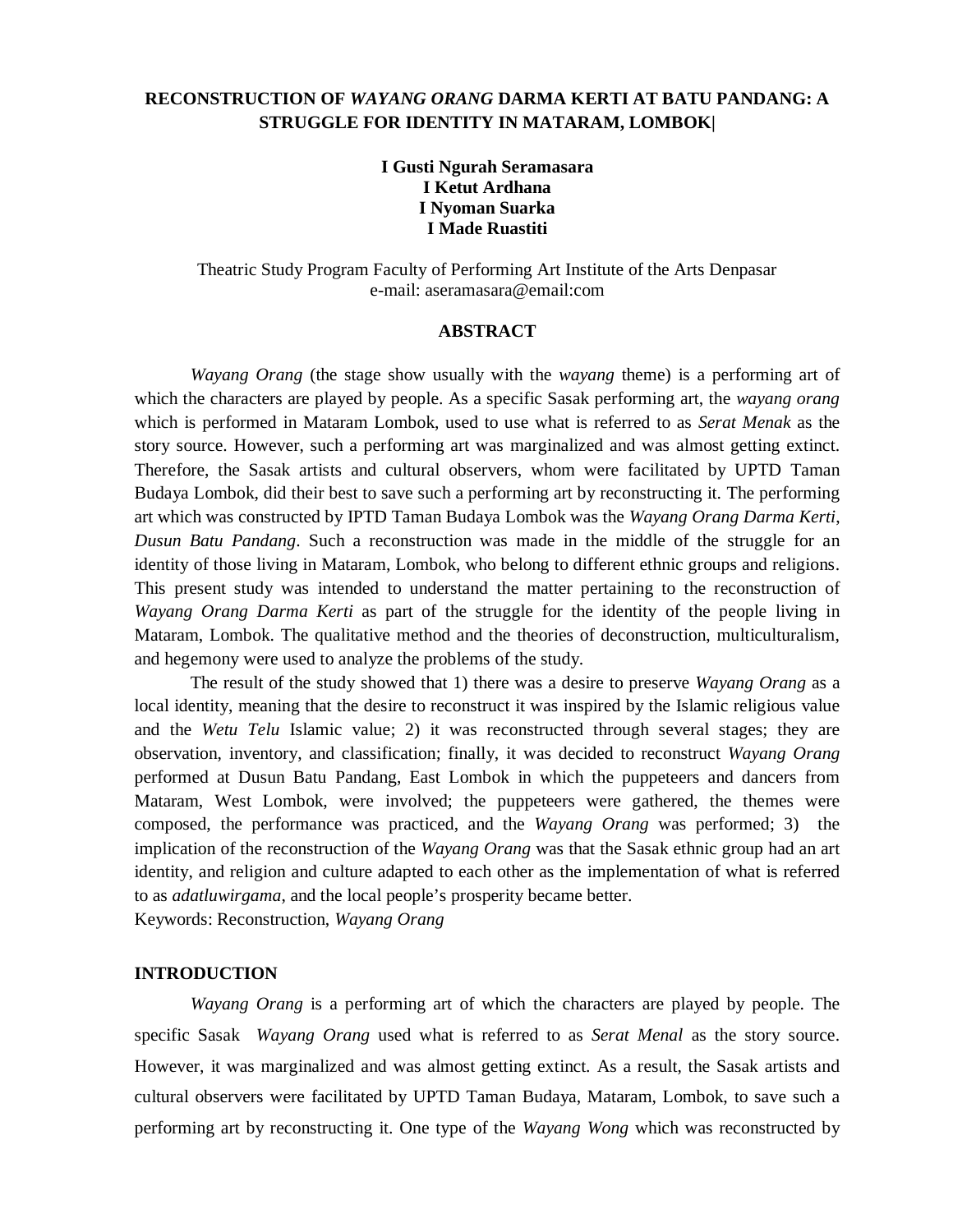UPTD Taman Budaya Mataram, Lombok, was the Wayang Wog Darma Kerti, Dusun Batu Pandang. Such a reconstruction was an art activity done by the artists and cultural observers in Mataram, Lombok, and facilitated by UPTD Taman Budaya Mataram, Lombok, West Nusa Tenggara. Such a reconstruction was done by the artists as an activity to resurrect the *Wayang Orang Darma Kerti* at Dusun Padang which became marginalized. Such an activity was consciously done; it was planned based on the concept already made (Cassirer, 1970: 193). It was a product of the intellectual subjective way of thinking as what an artist understands that something can change from time to time (Purwanto, 2006: 3). This means that a reconstruction is highly determined by the way of thinking and the point of view of an artist which can change from time to time. As far as this present study is concerned, the reconstruction is defined as an activity in which the text of the *Wayang Orang* performing art was deconstructed.

The ethnicity and cultural diversity which are getting stronger in the current globalization era has led to the struggle for the Sasak identity. The Sasak ethnic people who strongly adhere to the purification of Islam and are oriented towards the *Syariah* ideology consider *Wayang Orang* what is referred to as *biddhah*. However, those who are oriented towards their customs and traditions or the cultural identity consider that the existence of *Wayang Orang* should be preserved and maintained. Such a struggle caused the *Wayang Orang Darma Kerti*, Dusun Batu Pandang to be reconstructed and maintained as the local identity of the Sasak ethnic people in order to understand what peace and conflict were (Ardhana, ed, 2013: 171). The problems of the present study entitled the *Reconstruction of Wayang Orang Darma Kerti, Dusun Batu Pandang: the Struggle for an Identity in Mataram, Lombok* can be formulated as follows: 1) why *Wayang Orang Darma Kerti, Dusun Batu Pandang* was deconstructed; 2) how it was reconstructed; and 3) what was the implication of such a reconstruction.

This present study was intended to understand why *Wayang Orang Darma Kerti, Dusun Batu Pandang* was reconstructed, the stages through which it was reconstructed, and the implication of such a reconstruction.

#### **RESEARCH METHOD**

The method used in the present study was the qualitative method with the approach of cultural studies. The steps taken were collecting the data, analyzing the data, and presenting them systematically (Bailey, 1987: 32; Silalahi, 1999: 6). The data were collected through observation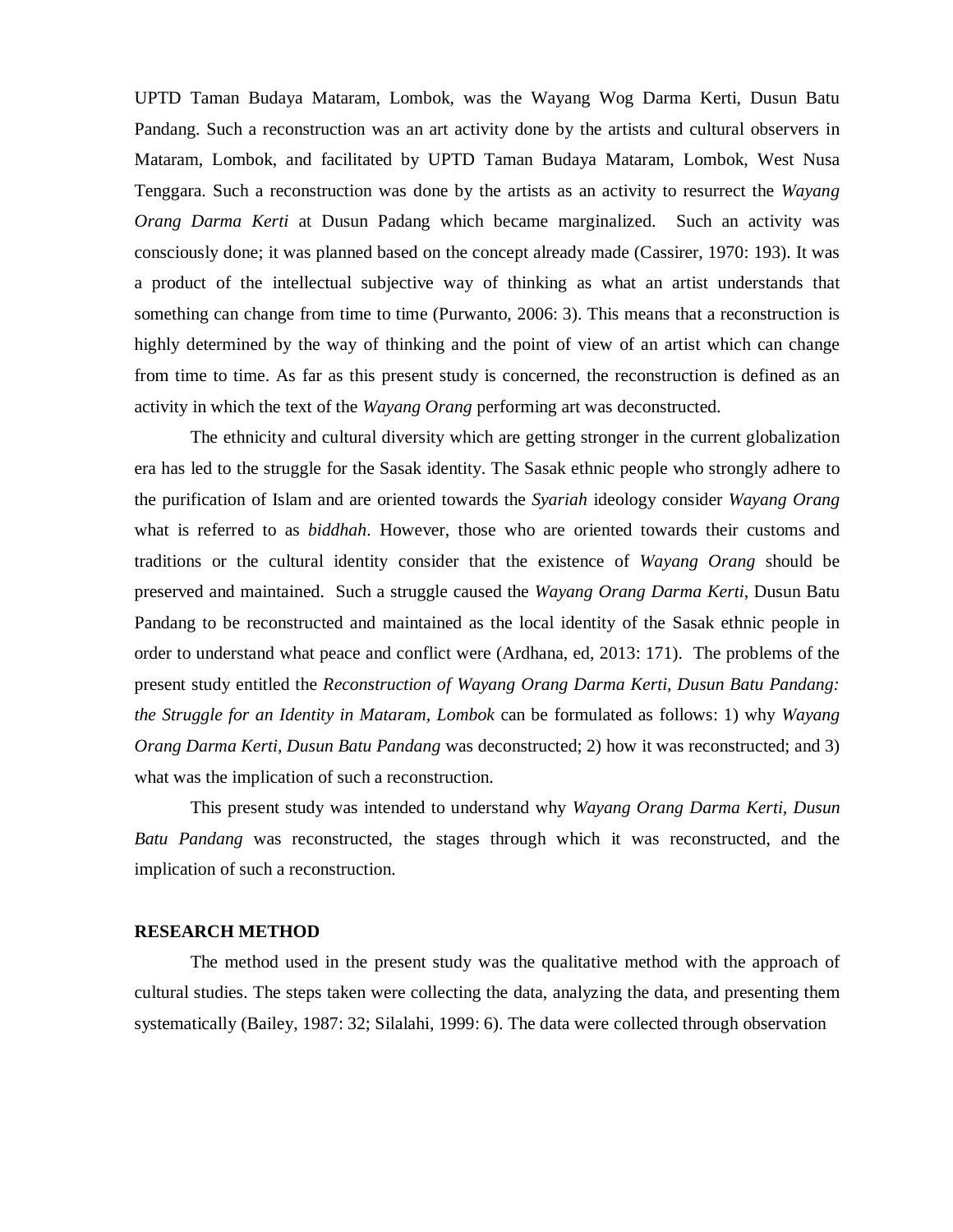and interview. In this way, the data gained were authentic and valid. Several theories were used to analyze the data. They are the theory of deconstruction proposed by J Derrida (Zehfuss, 2010: 190), which was used to analyze the plot and the text of the *Wayang Orang* performing art; the theory of multiculturalism, which was used to analyze the logical condition of the struggle for the identity of the people living in Mataram, Lombok, who belong to different ethnic groups and religions.

#### **RESULT AND DISCUSSION**

The reconstruction of the *Wayang Orang Darma Kerti*, *Dusun Batu Pandang*, as the identity of the Sasak ethnic group, was desired by the Sasak artists and cultural observers. Such a reconstruction was motivated by the cultural ideology, that is, the ideology to construct and preserve the *Wetu Telu* culture. It is a syncretized concept which can unify the Islamic religious teaching and Sasak tradition, as can be clearly observed from the *Wayang Orang Darma Kerti*, *Dusun Batu Pandang* in which what is referred to as *Serat Menak* was used as the story source. However, the Lombok society has neglected it; therefore, it was reconstructed with the theme "Jayengrana Merariq". It is the theme in which the Islamic teaching is combined with the daily Sasak customs and traditions. The *merariq* tradition, as a daily performed Sasak tradition, is a *Wetu Telu* cultural heritage which has been created through a historical process. The stronger ethnicity and cultural diversity has led to the struggle for self-identity. Those who strongly adhere to the purification of Islam and are oriented towards the *Syariah* ideology consider that *Wayang Orang* is *biddhah*. However, the Sasak ethnic people who are oriented towards the customs and traditions or the cultural ideology consider that *Wayang Orang* needs to be preserved and maintained.

The *Wayang Orang Darma Kerti, Dusun Batu Pandang* is different from the Bali *Wayang Wong*. The dancers of the former do not wear masks and those of the latter do . There is a binary opposition in the *Wayan Orang* text reading in regard to the plot and performance. Such a binary opposition is shown by the dichotomy between the Pure Islamic teaching which is symbolized and played by the character *Jayengrana*, and the concept *merariq* as the Sasak tradition which is considered *biddhah* based on the pure Islamic teaching. J Derrida refers to such plot reading and performance as the deconstructive reading, as the essence of the binary opposition is the system of difference (Norris, 2003:9; Zehfuss, 2010: 190). Such a difference considers that the purification of Islam is more important than customs and traditions, meaning that purifying the Islamic teaching is more important that maintaining customs and traditions (Norris, 2003: 10-11). The group of people who intend to apply the Islamic teaching purely in Lombok feel that they are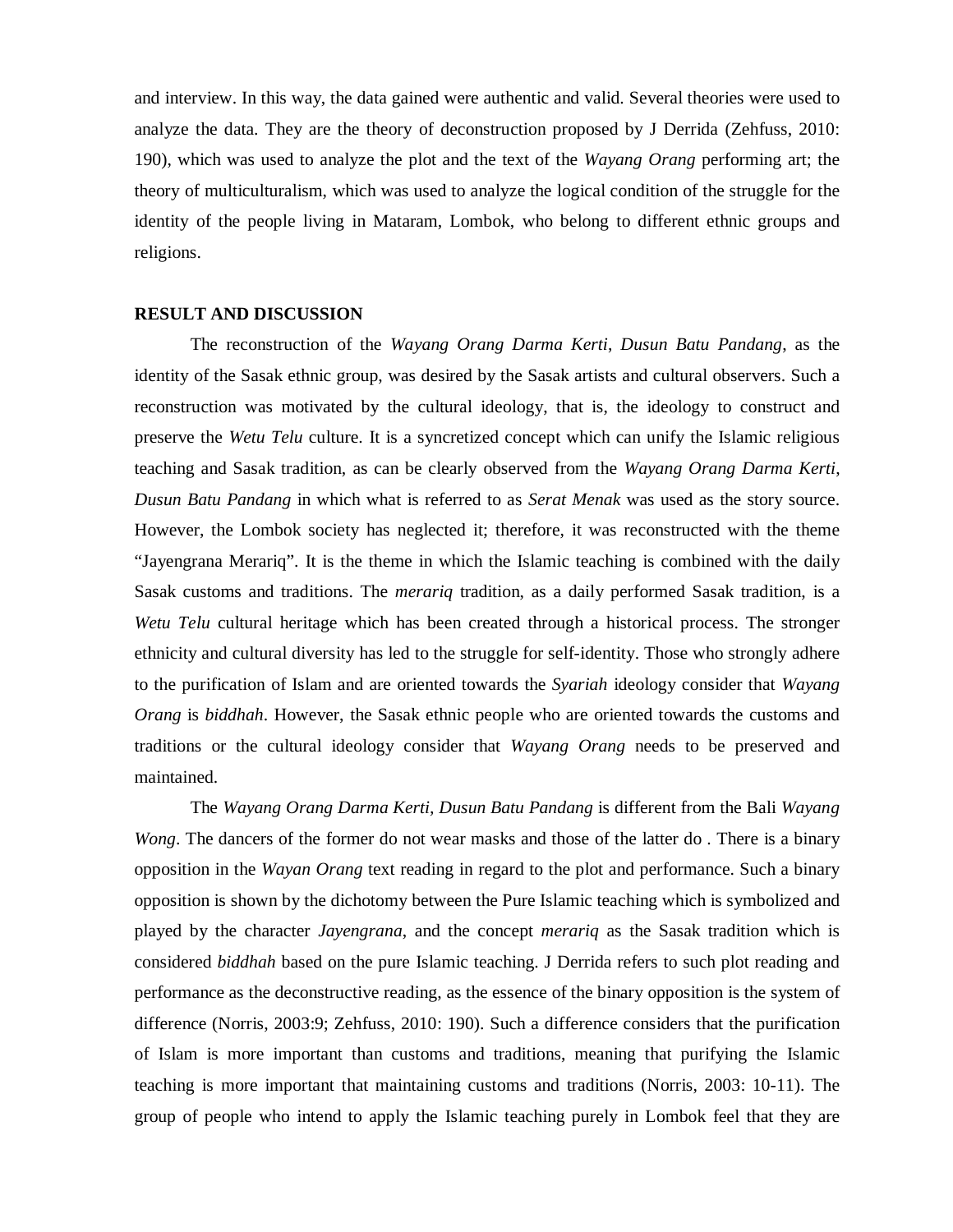more important, have more power, and have the single truth, causing them to neglect multiculturalism and leading to hegemony. In the reconstructed version of the *Wayang Orang*, the sovereign *Jubil* is more dominant; he cannot accept *Jayengrana* as a follower of the purification of Islam. In fact, it is performed that Jayengrana considers that belonging to Pure Islam shows a wise attitude as it can accept the values of the area where Islam develops; as a result, Jayengrana can accept the *merariq* tradition in Lombok.

The *Wayang Orang Darma Kerti*, Dusun Batu Pandang, East Lombok, was reconstructed through several stages; they are 1) the existence of *Wayan Orang* in Lombok was observed to identify whether it was feasible to be reconstructed or not; 2) the *Wayang Orang* Darma Kerti, Dusun Batu Pandang, was decided to be reconstructed; 3) the dancers were gathered; 4) the persons playing the accompanying music were determined; 4) the performance was practiced; and 5) it was performed on the stage. The implication of such a reconstruction is that the concept of multiculturalism has been accepted; the reason is that the players of the reconstructed version of *Wayang Wong* are from different ethnic groups such as the Balinese ethnic group, the Sasak ethnic group, and the Javanese ethnic group. The values which are constructed are that the religious values and traditional values adapt to each other, as the Sasak identical form and the *Wetu Telu* cultural heritage. In addition, it also reflects conflicts and the importance of integration. The reconstructed version of *Wayang Wong* can support the development of tourism in Lombok; as a result, it can improve the prosperity of the Mataram, Lombok, and society.

#### **CONCLUSION AND SUGGESTION**

As far as the context of the *Wayang Orang* performing art is concerned, reconstruction was an activity which was done by the artists to resurrect the *Wayang Orang Darma Kerti*, *Dusun Batu Pandang*, which was marginalized and almost became extinct. Such a reconstruction was inspired by the desire of the artists and cultural observers to resurrect *Wayang Orang* as the Sasak identity. The desire to reconstruct the Sasak identity was motivated by the cultural ideology, namely, an ideology used to construct and preserve the *Wetu Telu* culture. The *Wayang Orang* was reconstructed in the middle of the struggle for the identity of Mataram, Lombok as a multiethnic and multi-religious society. The stronger ethnicity and cultural diversity in the globalization era has caused the Sasak ethnic people to struggle for their identity. The Sasak people who strongly adhere to the purification of Islam and are oriented towards the *Syariah*  ideology consider that *Wayang Orang* is *biddhah*.